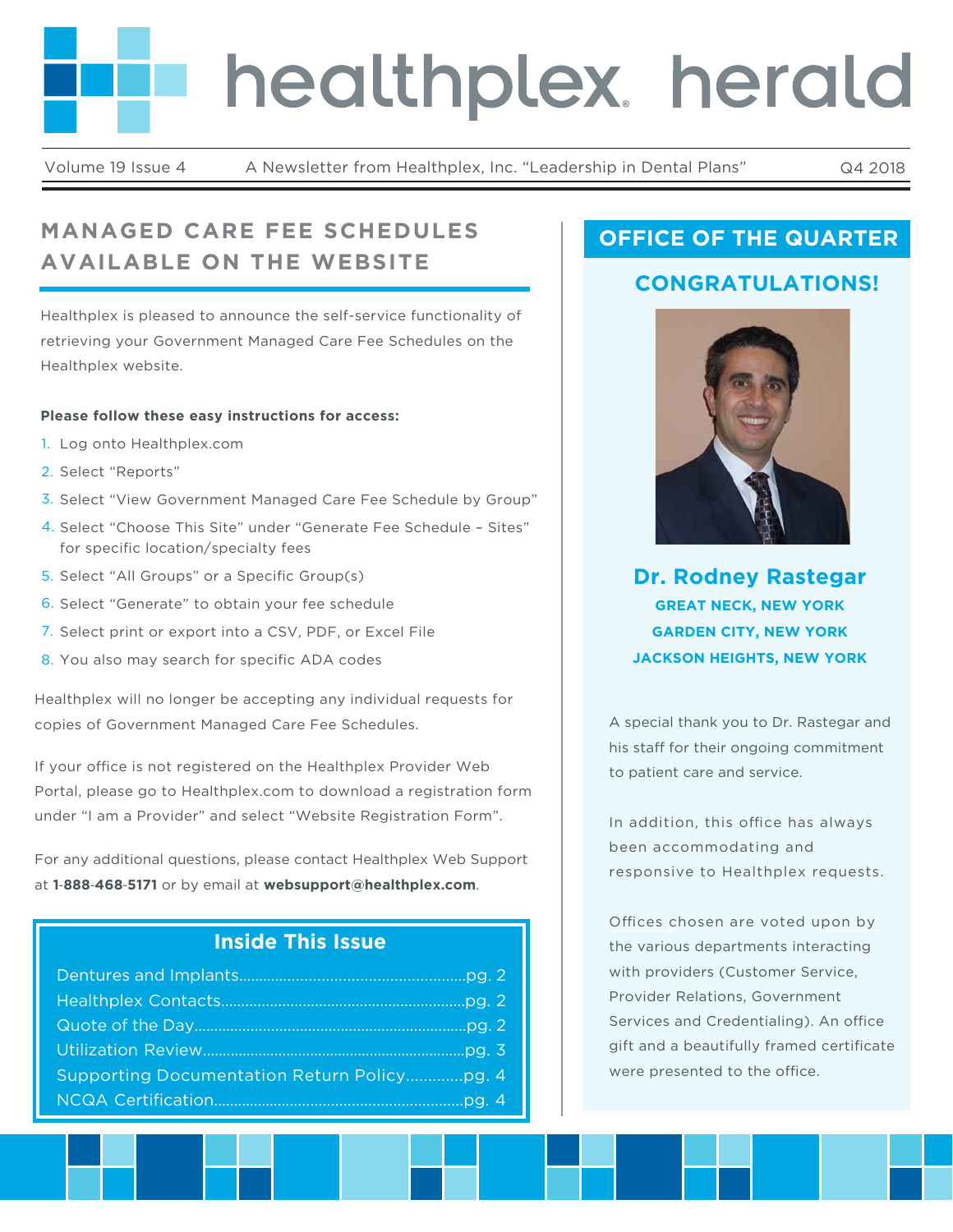#### **Page 2**

#### **HEALTHPLEX HERALD**

## **DENTURES AND IMPLANTS MEDICAID GUIDELINES NOTIFICATION**

The Department of Health has updated sections VI and VIII of the Dental Policy and Procedure Code Manual with an effective date of November 12, 2018.

#### **The following updates apply to Medicaid lines of business:**

- Medicaid will now cover full/partial dentures and implants when medically necessary
- Replacement dentures will not be covered for at least eight years unless medical necessity is determined
- A letter is required from both the patient's dentist and primary care physician explaining the need for either replacement dentures within the eight year time limit or implant services
- If dentures have already been replaced once, an explanation of preventative measures to be followed to reduce the need for subsequent replacements must be submitted before additional replacements are approved
- A narrative for these services will be required from the dental provider explaining why less costly alternatives to implants will not correct the patient's condition
- All affected services still require prior approval
- . New York State will release further details regarding procedure codes and billing guidelines at a future time

Continue to submit pre-authorizations as you normally would to ensure services are covered. Healthplex will request any additional information required for the pre-approval process as appropriate.

## **HEALTHPLEX CONTACTS**

#### **healthplex.com**

#### **Phone Numbers**

#### **Provider Hotline.......888-468-2183**

- 1: Eligibility *(Options)*
- 2: Urgent Referrals
- 3: Website Support
- 4: Claims Automated System
- Contracting *(Commercial Programs)* 5:
- Contracting *(Government Programs)* 6:
- 7: Panel Participation

## **UM Clinical Review....888-468-5182 Internet Support.........888-468-5171**

#### **Fax Numbers** *(516 area code)*

| Claims542-2614                    |  |
|-----------------------------------|--|
| <b>Customer Service227-1143</b>   |  |
| <b>Provider Relations228-9571</b> |  |
| Referral Authorization228-5025    |  |

#### **E-Mail**

 Info@healthplex.com ProviderRelations@healthplex.com Claims@healthplex.com Referrals@healthplex.com

*"Tell me and I forget. Teach me and I remember. Involve me and I learn."*

*Benjamin Franklin*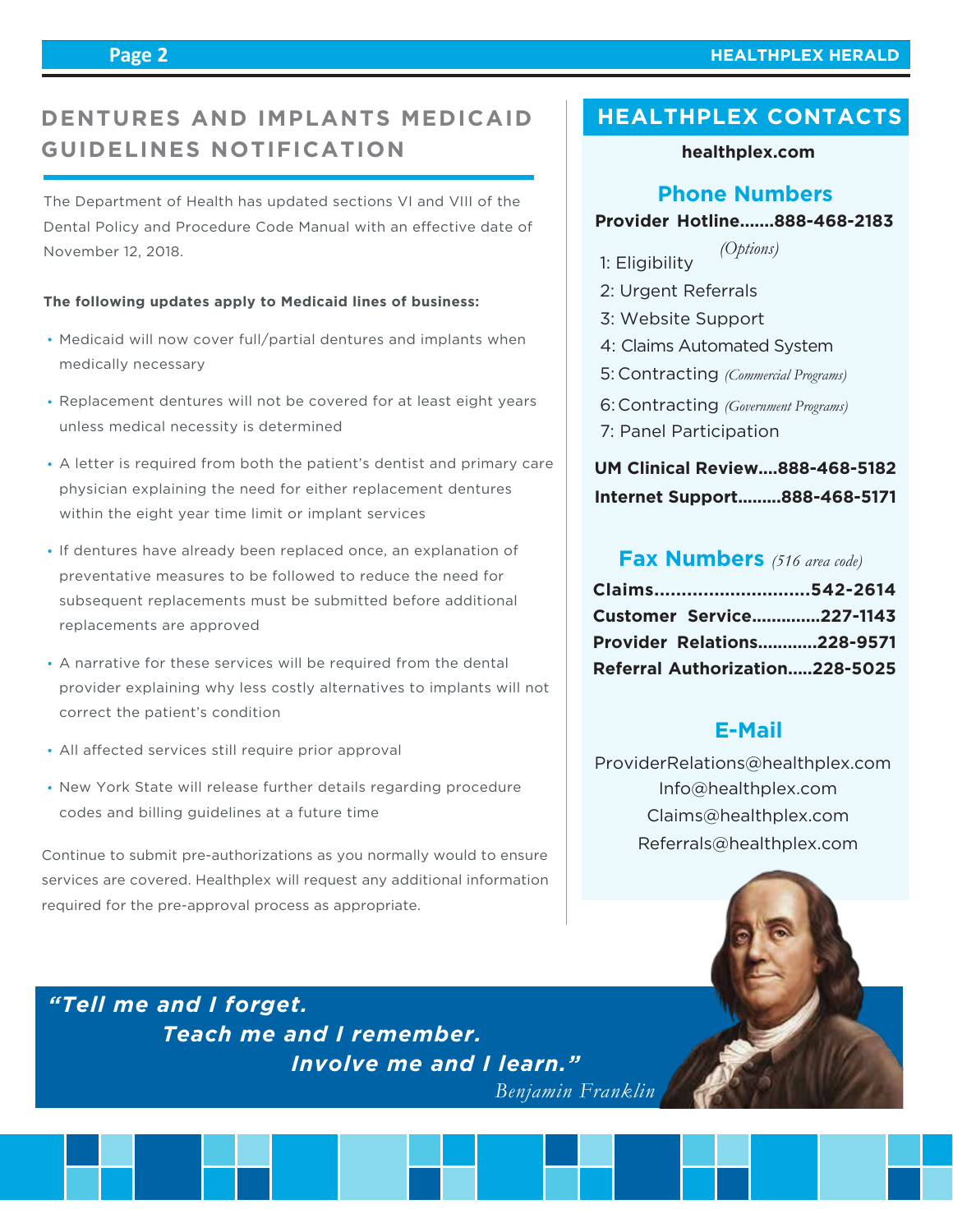## **UTILIZATION REVIEW PROGRAM**

The Utilization Review Program is designed to monitor the frequency and appropriateness of care received by enrollees through utilization reports.

These reports compare group norms to historical fee-for-service utilization/service patterns, and comparatively to similar provider utilization patterns.

The source document for the utilization report information is the patient encounter form or claim form, which is completed by the provider of services at each patient visit.

The data is compiled and reports are analyzed to determine service utilization patterns.



Healthplex cannot over-emphasize the importance of encounter data.

#### **HEDIS Reports:**

A HEDIS eligible member is a child who is between 2 years old and 20 years old as of December 31st of the measurement year AND is enrolled for at least 11 months during the measurement year *(December must be one of the 11 months)*.

Lists of HEDIS eligible members assigned to a general dentist's office are available on the Healthplex website found under the "Reports" tab and then by selecting "Non Utilizing HEDIS Eligible Members Report" link.

- The list includes member name and contact information.
- The list is a tool to be used by the office staff in contacting members to schedule appointments.

This data is the only means by which Healthplex can track provision of services to their members who are assigned to capitated offices.

Offices with the highest utilization percentages for their assigned members are considered first for the assignment of additional members to their practice; this is why encounter forms for services which are covered under straight capitation agreements are just as important as claims forms for services covered under a fee-for-service or hybrid cap/fee-for service agreement. Consistently submitting encounter and/or claims forms for any and all services rendered to Healthplex members is the surest way to maximize additional member assignment to your practice.

Contact your assigned Healthplex site representative for any assistance in identifying assigned members and maximizing your practice's utilization scores.